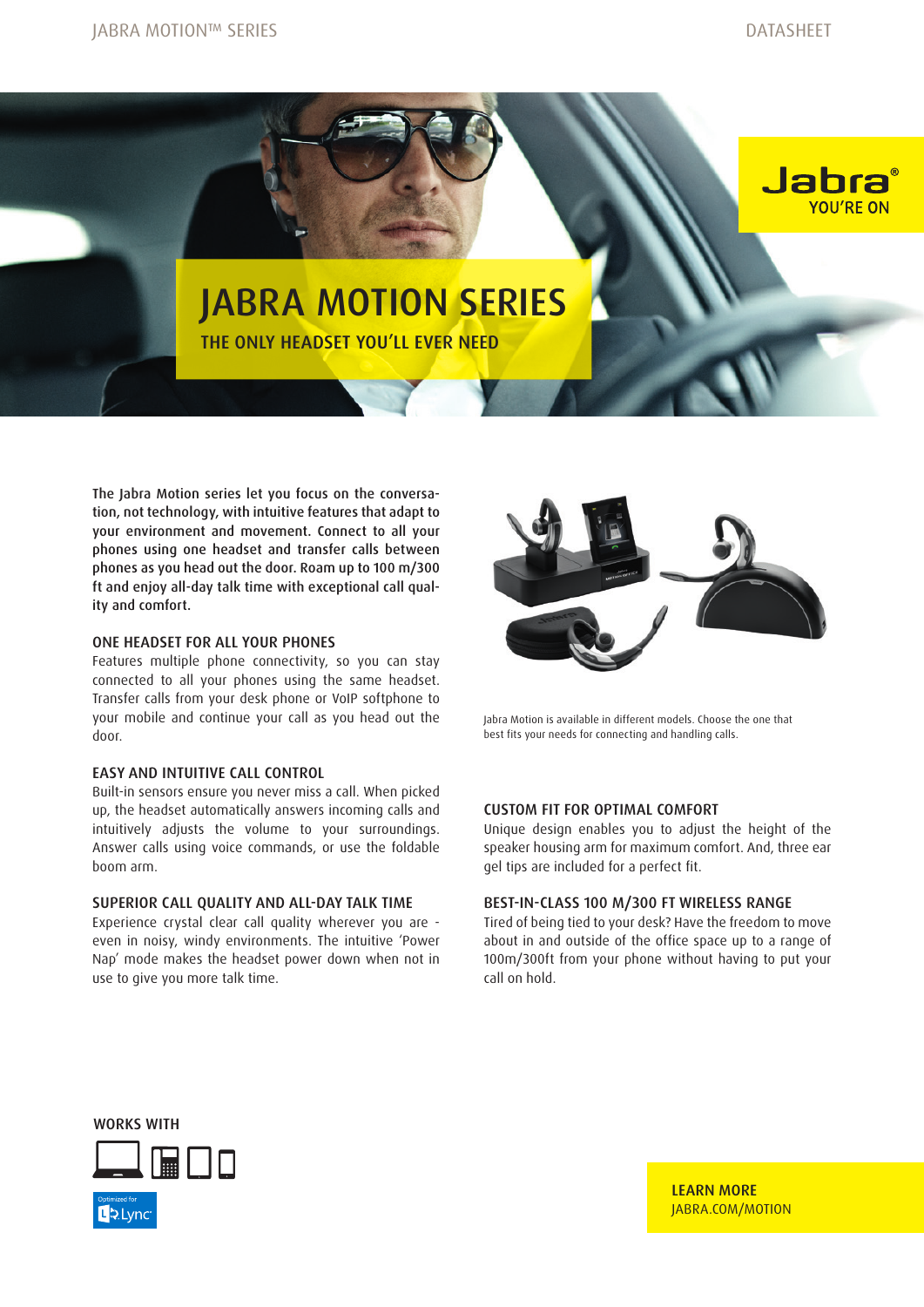| Variant | Variant name                                   | <b>Description</b>                                                                                                         | <b>OPTIMIZED FOR</b>                                                                                                                                                                                                                                                                            |
|---------|------------------------------------------------|----------------------------------------------------------------------------------------------------------------------------|-------------------------------------------------------------------------------------------------------------------------------------------------------------------------------------------------------------------------------------------------------------------------------------------------|
|         | Jabra Motion Office                            | Bluetooth Headset with touch<br>screen base for Desk phone, VoIP<br>Softphone, Mobile Phones and<br><b>Tablets</b>         | • Up to 100 meters/300 feet hands-free communication for<br>your desk phone, VoIP softphone, mobile phone and tablet.<br>" Touch screen base for convenient call control, charging and<br>hot desking.<br>. USB adapter and soft pouch for headset included.                                    |
|         | Jabra Motion Office MS                         | Lync Optimized Bluetooth<br>Headset with touch screen base<br>for Desk phone, VoIP Softphone,<br>Mobile Phones and Tablets | . Optimized for Microsoft Lync.<br>. Up to 100 meters/300 feet hands-free communication for your<br>desk phone, VoIP softphone, mobile phone and tablet.<br>. Touch screen base for convenient call control, charging and hot<br>desking.<br>" USB adapter and soft pouch for headset included. |
|         | Jabra Motion UC                                | Bluetooth Headset for VoIP<br>Softphone, Mobile Phones and<br><b>Tablets</b>                                               | • Up to 100 meters/300 feet hands-free communication for your<br>VoIP softphone, mobile phone and tablet.<br>· USB adapter enables UC integration.<br>· Soft pouch included.                                                                                                                    |
|         | Jabra Motion UC MS                             | Lync Optimized Bluetooth Head-<br>set for VoIP Softphone, Mobile<br>Phones and Tablets                                     | • Optimized for Microsoft Lync.<br>• Up to 100 meters/300 feet hands-free communication for your<br>VoIP softphone, mobile phone and tablet.<br>· USB adapter enables UC integration.<br>· Soft pouch included.                                                                                 |
|         | Jabra Motion UC with<br>Travel & Charge Kit    | Bluetooth Headset for VoIP<br>Softphone, Mobile Phones and<br><b>Tablets</b>                                               | • Up to 100 meters/300 feet hands-free communication for your<br>VoIP softphone, mobile phone and tablet.<br>· USB adapter enables UC integration.<br>• Compact storage, docking and charging kit included.                                                                                     |
|         | Jabra Motion UC with<br>Travel & Charge Kit MS | Lync Optimized Bluetooth Head-<br>set for VoIP Softphone, Mobile<br>Phones and Tablets                                     | . Optimized for Microsoft Lync.<br>• Up to 100 meters/300 feet hands-free communication for your<br>VoIP softphone, mobile phone and tablet.<br>· USB adapter enables UC integration.<br>• Compact storage, docking and charging kit included.                                                  |
|         | Jabra Motion*                                  | <b>Bluetooth Headset for Mobile</b><br>Phones and Tablets                                                                  | · Bluetooth connectivity to your mobile phone and tablet.                                                                                                                                                                                                                                       |

\* Not available in all countries. Please contact your local sales representative for availability.